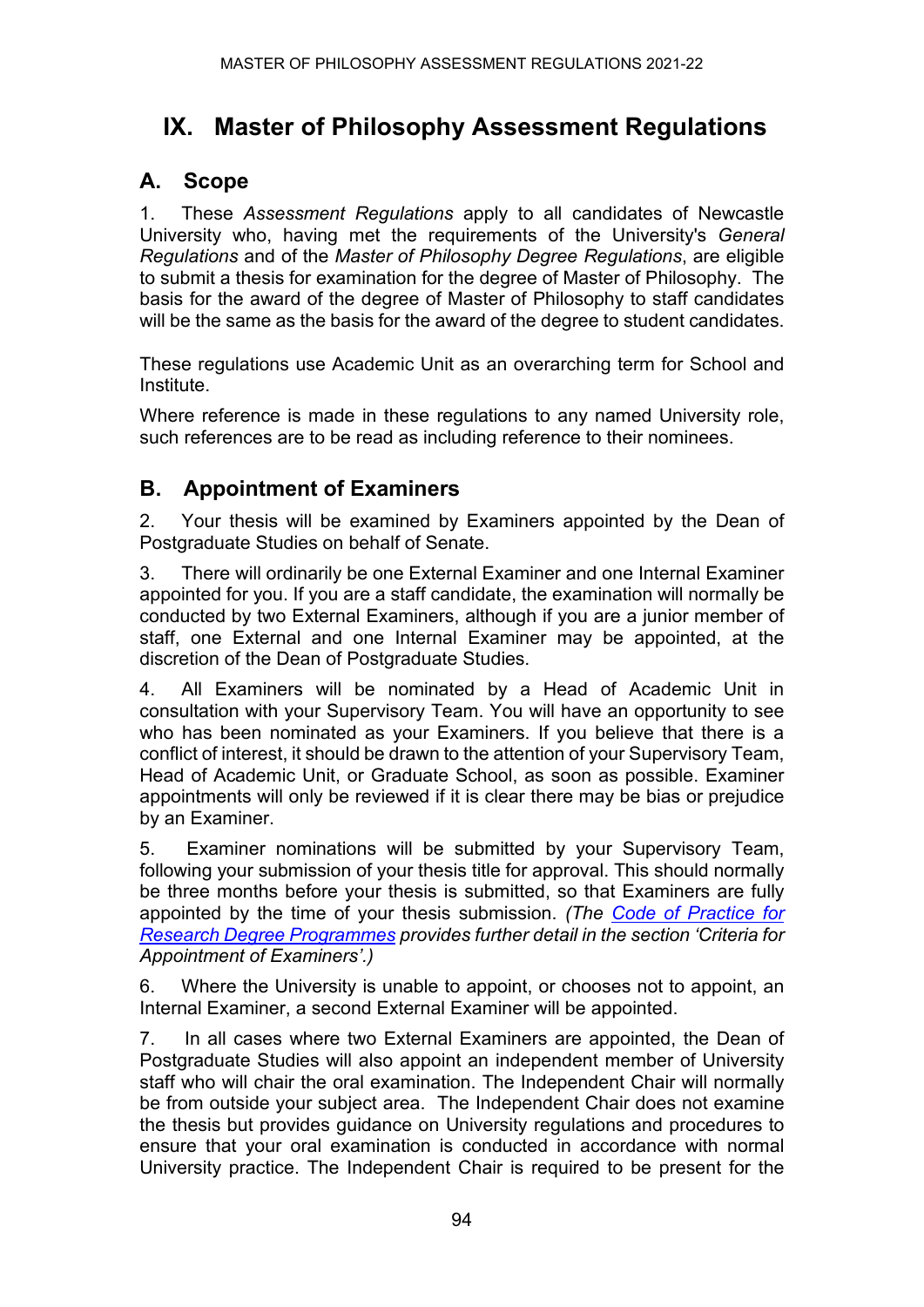duration of the oral examination. *(The [Code of Practice for Research Degree](https://www.ncl.ac.uk/student-progress/pgr/publications/)  [Programmes](https://www.ncl.ac.uk/student-progress/pgr/publications/) provides further detail in the section 'Criteria for Appointment of Examiners')*

8. A former member of staff of the University will not normally be appointed as an External Examiner until at least five years have elapsed since that person left the employment of the University. A retired member of staff of the University will not normally be appointed as an External Examiner. A retired member of staff of another institution may be appointed as an External Examiner only if they are still active in the field of research and study concerned.

*Note: The University cannot guarantee the examination of your thesis immediately after its submission. You are advised that several weeks may elapse between the submission of your thesis and the completion of the examination. The normal period between submission of a thesis and an examination is ten weeks, although circumstances may necessitate a longer time frame. The Graduate School will keep you informed should the examination process extend beyond the normal ten-week period.*

### **C. Nature of the Examination**

9. The examination will consist of a review and assessment of your thesis by the appointed Examiners and normally of an oral examination on the contents of the thesis and subjects related thereto, chaired by the External Examiner, where an Independent Chair has not been appointed.

- a) The normal practice will be that an oral examination is convened unless the External Examiner contacts the Graduate School to confirm that the oral examination is not required.
- b) In the event of a disagreement between Examiners about the need for an oral examination, then the oral examination will be held.
- c) It should be noted that the Examiners cannot make the recommendation of a fail without giving you the opportunity of an oral examination.

10. The oral examination will be conducted in accordance with the guidelines in the University's *[Handbook for Examiners of Research Degrees.](https://www.ncl.ac.uk/student-progress/pgr/publications/)*

The purpose of the oral examination will be to enable the examiners to:

- a) establish that the research has been undertaken by you;
- b) test your ability to defend your thesis;
- c) establish whether you have a satisfactory knowledge of the wider field surrounding the research topic.

11. In examining your thesis, the Examiners should take into account the assessment criteria detailed in the 'Criteria for the Master of Philosophy' section of the University's [Handbook for Examiners of Research Degrees.](https://www.ncl.ac.uk/student-progress/pgr/publications/)

12. In the case of any work done jointly, or in wider collaborations, or under direction, it is important that the extent of your own contribution is made clear both in any introductory element of the thesis and at relevant points within the thesis.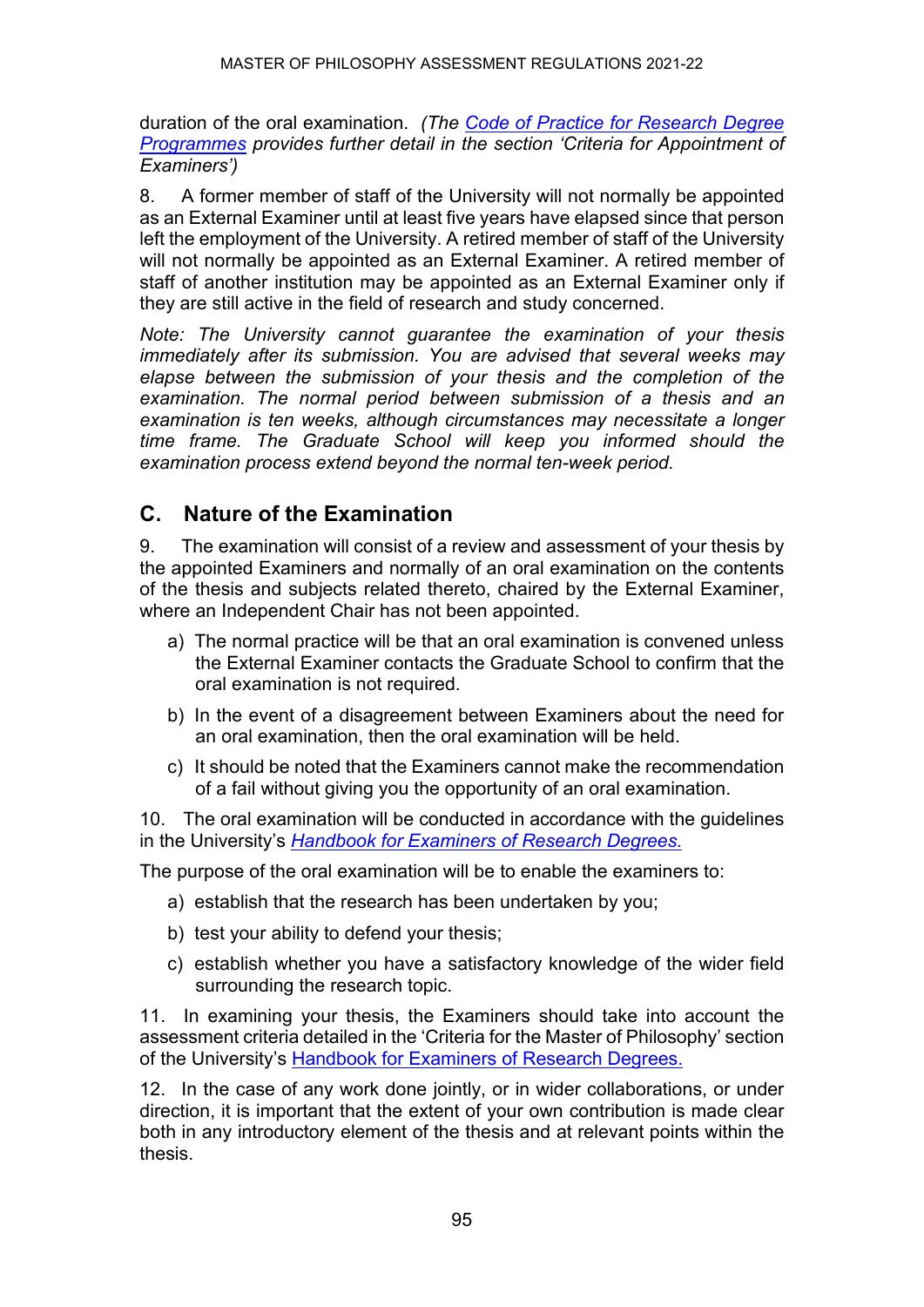# **D. Examiners' Preliminary Reports**

13. Your Examiners should independently write a preliminary report indicating their provisional assessment of your thesis and of the issues to be explored in the oral examination, if required. It is expected that, if the criteria for the award of the degree have clearly been met, the preliminary reports will be brief. However, if your Examiners have serious concerns about whether the criteria have been met, fuller reports will be expected.

14. Each examiner's preliminary report should be sent to the Graduate School in advance of an oral examination taking place. Examiners should not consult with each other before both independent reports have been submitted to the Graduate School. The reports will be forwarded to the Dean of Postgraduate Studies. They must not be shown to you or your Supervisory Team in advance of the oral examination. However, Examiners should be aware that preliminary reports will be made available to you after the oral examination, if requested by you, under the provisions of the Data Protection Act.

15. Exceptionally, and two weeks or more in advance of a scheduled oral examination, if the External Examiner upon initial independent review of the thesis is unequivocally of the view that the thesis is not worthy of defence without significant re-work by you, they will contact the Graduate School. The Dean of Postgraduate Studies will then determine whether it is appropriate for extraordinary arrangements to be put in place to allow your Examiners to confer before the oral examination. If approved by the Dean of Postgraduate Studies, your Examiners will be asked to prepare a joint report. The decision reached under these arrangements will be limited to Regulation 30b only, i.e., recommending resubmission with an oral examination.

### **E. Personal Extenuating Circumstances**

16. Following submission of your thesis, if you are aware of any circumstances that may prevent you from attending the oral examination (where one is required), these should be brought to the attention of your Supervisory Team and the Graduate School immediately, to determine if it necessary to delay the oral examination.

17. When preparing for your oral examination, if you believe that you will require reasonable adjustments to your oral examination due to your personal circumstances, you should contact your Supervisory Team and the Graduate School if you require reasonable adjustments to the oral examination due to your personal circumstances. The Graduate School will discuss your requirements with you and where appropriate seek approval for any adjustments from the Dean of Postgraduate Studies and inform your Examiners of these.

18. If you experience unexpected personal circumstances which you believe could impact on your performance at the oral examination, you should contact your Supervisory Team and the Graduate School. The Graduate School will discuss your requirements with you and where appropriate seek approval for any adjustments from the Dean of Postgraduate Studies and inform your Examiners of these.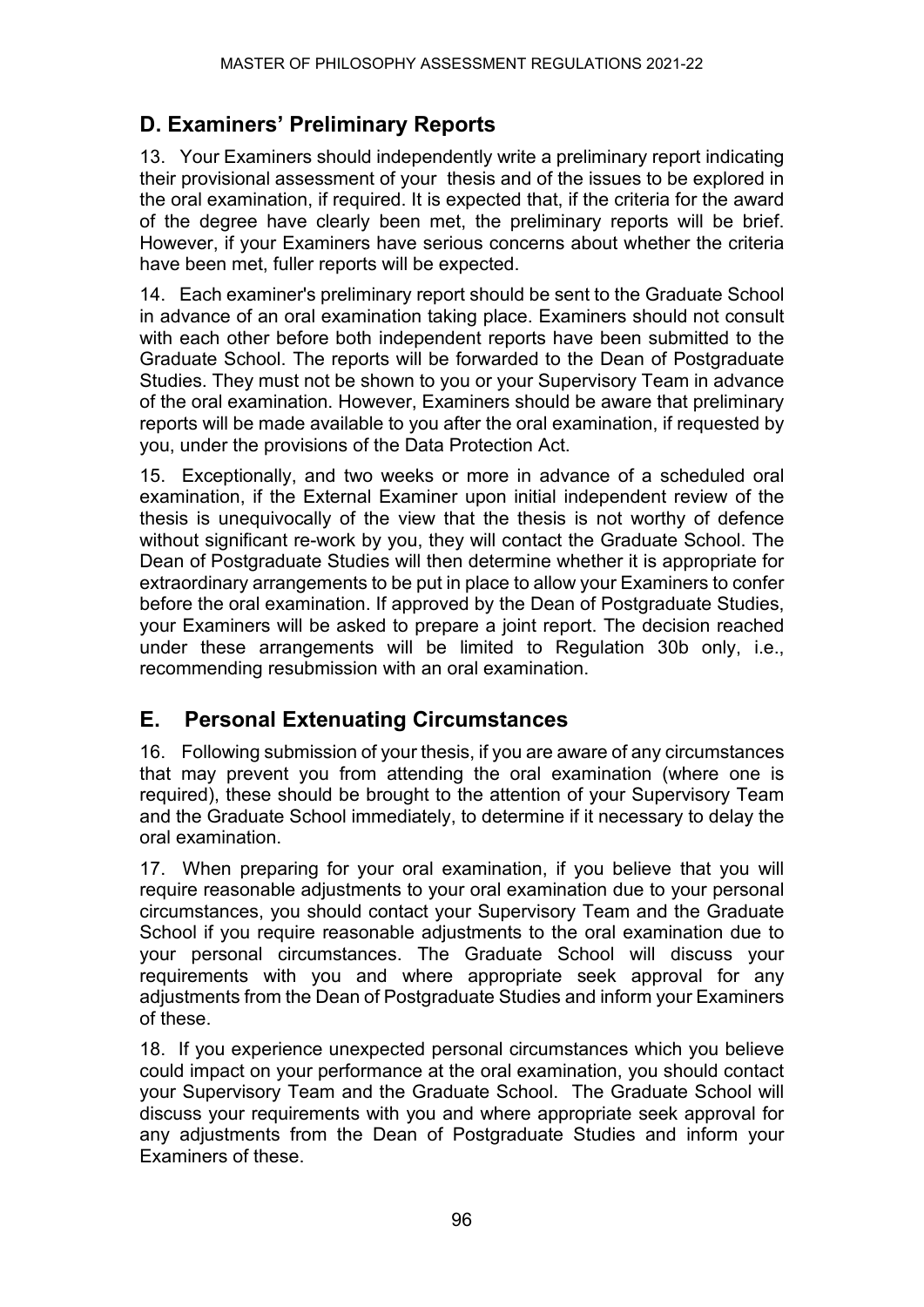19. Irrespective of your personal circumstances, your Examiners will be expected to assess you against the Master of Philosophy assessment criteria.

20. By attending an oral examination, you are declaring that you are fit to attend the examination and, as such, it is unlikely that you would be able to submit a later claim that your performance was affected by personal circumstances.

# **F. Role of your Supervisory Team during the Examination**

21. A member of your Supervisory Team will not be appointed as an Internal Examiner.

22. The Supervisory Team will co-ordinate the arrangements for the oral examination, where required, and inform the Graduate School of the date, in advance of the oral examination taking place.

23. There should normally be no discussion about the oral examination, between the Supervisory Team and your Examiners in advance of the oral examination.

24. Under no circumstances should your Supervisory Team send the electronic copy of your thesis direct to the Examiners. All formal submissions (first submission and any further submission as determined by the examination outcome) should be sent to the Graduate School, which will send the submission to the Examiners.

25. A member of your Supervisory Team may at your request, be present at (but will make no contribution to) the oral examination. They should in all cases be available to be consulted by the Examiners during the oral examination. The Supervisory Team will have the right to confer with the Examiners following the oral examination, and to be given an oral report on its outcome.

# **G. Your Role during the Examination**

26. Under no circumstances should the arrangements for the oral examination be delegated to you.

27. There should normally be no discussion about the oral examination, or direct contact between you and your Examiners in advance of the oral examination, where required.

28. Following the oral examination there should continue to be no direct contact between you and your Examiners. If you require clarification on points raised by the Examiners, this clarification should be sought via your Supervisory Team.

29. Under no circumstances should you send the electronic copy of your thesis direct to your Examiners. All formal submissions (first submission and any further submission as determined by the examination outcome) should be sent to the Graduate School, which will send the submission to the Examiners.

# **H. Examiners' Final Reports**

30. Having considered all the evidence presented to them, your Examiners will submit a Joint Report form on your examination. The report will include a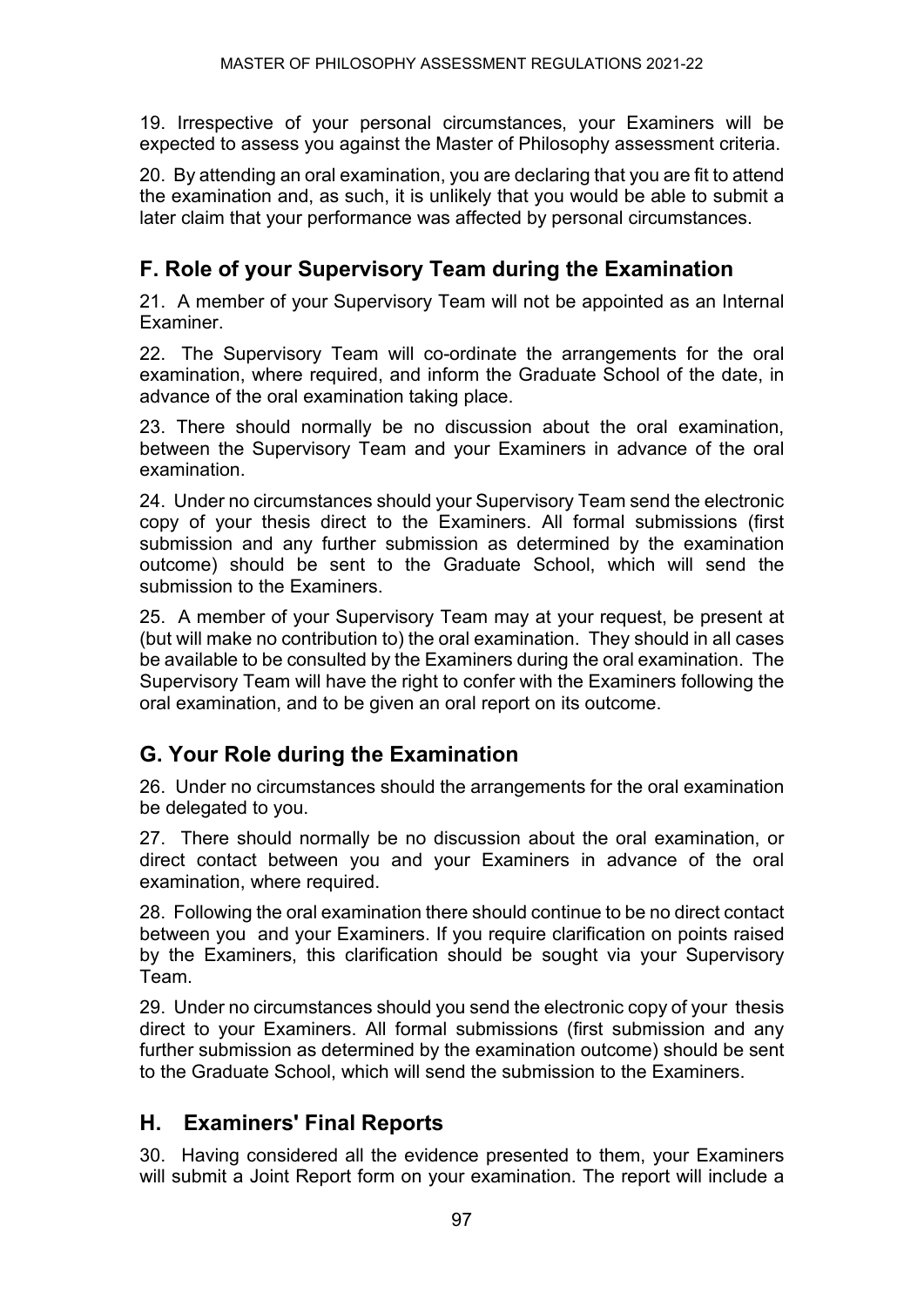written statement concerning your performance together with a recommendation as to the outcome of your examination. The report should also address directly any concerns raised in the preliminary reports and make clear the areas required for amendment if your Examiners are recommending corrections/revisions or a resubmission (See Regulation 39).

31. The Joint Report form must be sent to the Graduate School, which will forward the report to the Dean of Postgraduate Studies for consideration and confirmation that due process has been followed. Exceptionally, the Dean of Postgraduate Studies may require further information from the Examiners to justify their recommendation. After consideration and approval of the Joint Report and recommendation by the Dean of Postgraduate Studies, the Graduate School will send a copy to you, your Supervisory Team and your Head of Academic Unit (unless there is disagreement between the Examiners, see Regulations 44-49 below).

32. Where two External Examiners have examined the thesis and it is agreed that revisions are required in the recommendation 33aii, they should agree between them which Examiner will receive the revised thesis and ensure that the required revisions have been made.

*Note: that Preliminary Reports and a Joint Report should be completed for all examinations requiring the input of both Examiners. This applies to both first submission and resubmission.*

### **J. Recommendations Open to the Examiners**

33. Following your first submission and examination, the Examiners may make the following recommendations:

- a) i. that you be admitted to the degree of Master of Philosophy; *or*
	- ii. that you be admitted to the degree of Master of Philosophy subject to minor corrections or revisions (e.g., of detail or presentation but not involving changes to the substance of the text) made to the satisfaction of the Internal Examiner, normally within a period of six months of receiving formal notification of the corrections to be made; *or*
- b) that you have not satisfied the Examiners in the oral examination and or thesis. You are permitted to revise and resubmit the thesis within twelve months for re-examination by both Examiners and be re-examined orally, if the Examiners so require by indication in their joint report; *or*
- c) that no degree be awarded and that you are adjudged to have failed.

#### **Minor Revisions or Corrections**

34. Recommendation 33a may be made subject to a requirement that you make minor corrections or revisions to your thesis before the deposit of an electronic copy of the thesis in the University Library in accordance with the *[Section XIV Rules for Form of Theses and Submission of Work for Higher](https://www.ncl.ac.uk/regulations/docs/)  [Degrees](https://www.ncl.ac.uk/regulations/docs/)*.

35. Where minor corrections or revisions are required, you will be advised by the Graduate School that these must be made within six months of receiving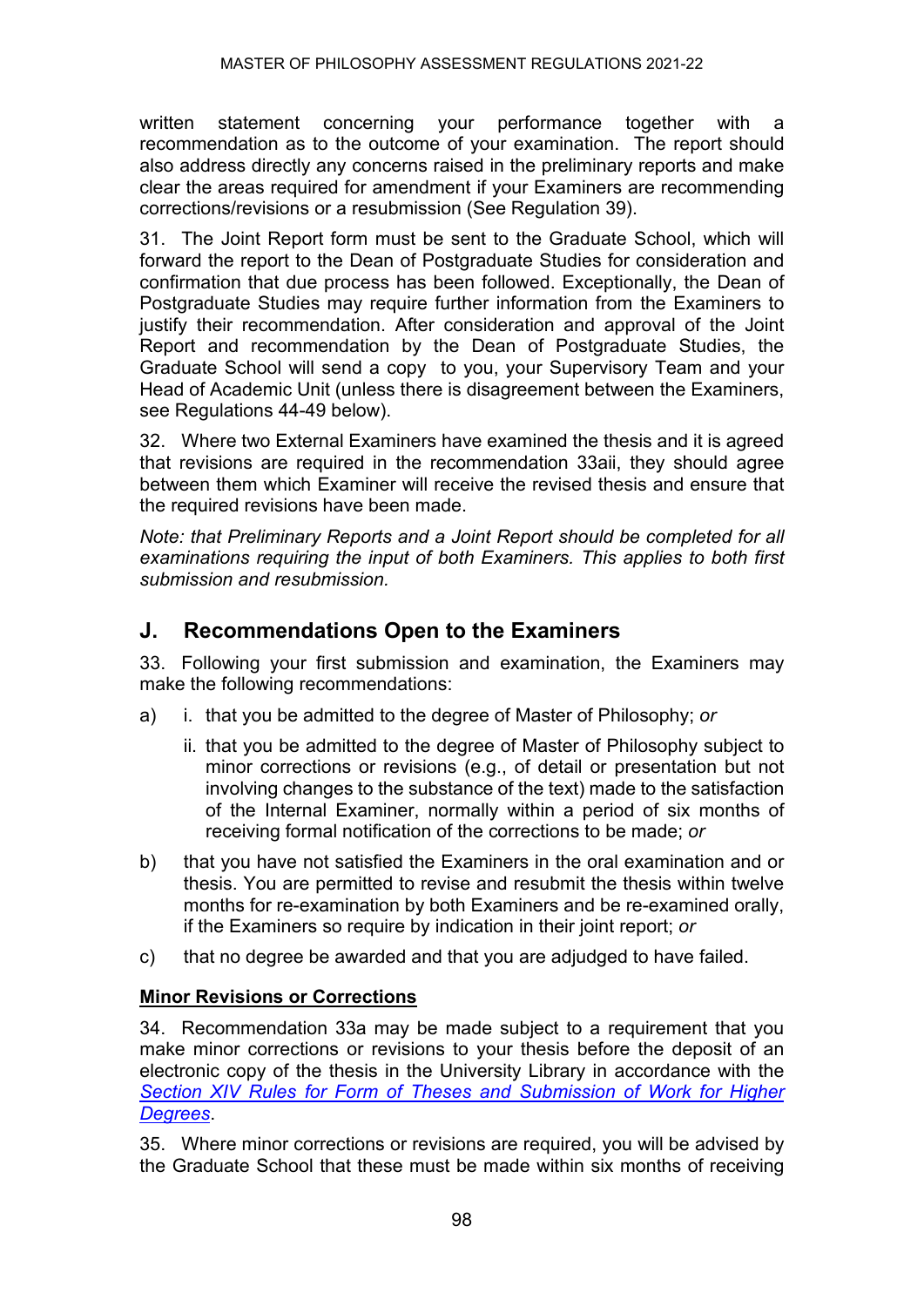formal notification of the corrections to be made. It will be the responsibility of the Internal Examiner (or nominated External Examiner) to certify that the necessary corrections have been made before a pass list can be issued.

36. The expectation is that your thesis will not require referral back to the External Examiner and that you will not be expected to undergo a further oral examination. However, if the Internal Examiner (or nominated External Examiner) feels that any recommendation other than recommendation 33ai is appropriate following reconsideration of the thesis after the minor revisions have been made, the thesis will also be referred to the External Examiner. Where a thesis is referred to the External Examiner, the Examiners may determine that a further oral examination is required and may subsequently make any of the recommendations normally open following full revision and resubmission as set out in Regulation 33 above.

#### **Resubmission for Re-examination by Internal and External Examiners**

37. Where you are permitted to revise and resubmit a thesis in accordance with Regulation 33b the recommendations open to Examiners are those set out in Regulation 33ai, 33aii, or 33c only.

38. Your Examiners will indicate in their original joint report if they require an oral examination upon resubmission of your thesis. Where your oral performance on the first occasion of examination was satisfactory, your Examiners may determine that a further oral examination is not required, and they will be able to submit their resubmission recommendation without reexamining you orally.

39. However, if your Examiners feel that a further oral examination is required on review of your resubmitted thesis, they should contact the Graduate School of this requirement, so that the appropriate arrangements can be made.

40. At resubmission, you must provide a written report indicating the changes you have made to your thesis in response to the requirements of the Examiners.

#### **Extension to Deadlines**

41. In exceptional cases, an extension of time for making the required revisions, corrections or resubmission may be granted by the Dean of Postgraduate Studies, subject to you providing a strong justification and evidence supported by your Supervisory Team. Requests to extend your deadline must be submitted, in advance of your current corrections or resubmission deadline.

#### **Information about Corrections/Revisions Required or Resubmission**

42. In all cases where you are required to make corrections/revisions to your thesis or resubmit your thesis, it will be the responsibility of your Examiners to provide full details of the corrections and/or revisions required of the thesis, but not extending to proof-reading or editing of the thesis. Your Examiners should provide a detailed written statement of the nature of the changes they wish to be made to the thesis, along with their completed Joint Report form. These should be sent to the Graduate School which will formally forward these documents on to you and your Supervisory Team. When forwarding the final report to you, the Graduate School will make it clear that resubmission in itself will not quarantee the award of a qualification.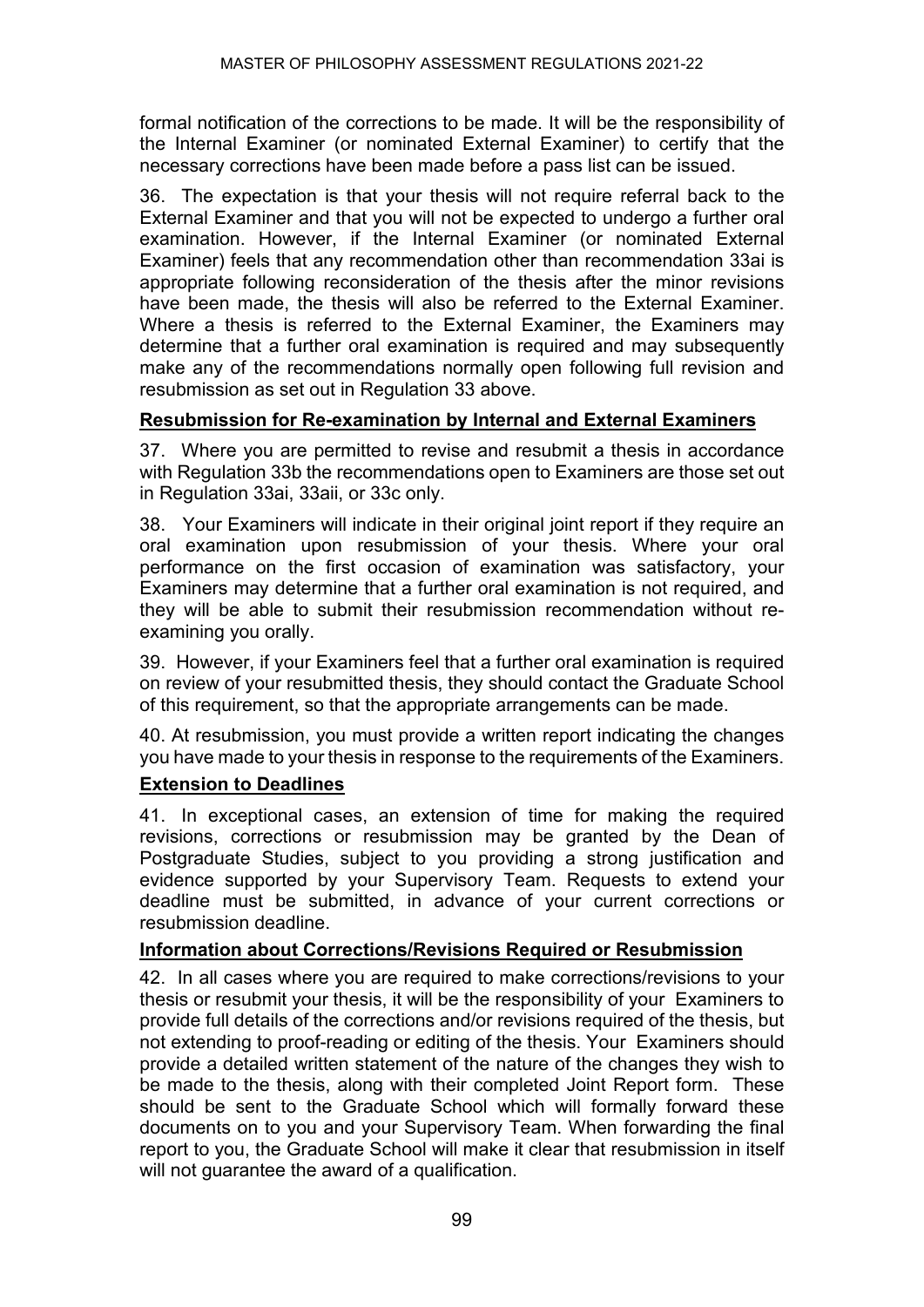# **K. Communication of the Result**

43. The Dean of Postgraduate Studies acts as the Chair of the Research Degree Board of Examiners. Examiner recommendations are considered by the Dean of Postgraduate Studies who will then confirm or otherwise these recommendations, following receipt of examiner reports by the Graduate School. The results of the examination or re-examination will then be communicated formally to you by the Graduate School.

In any case where an Examiner chooses to provide you with an informal indication of their recommendation, the Examiner concerned must stress that the recommendation is subject to ratification by the Dean of Postgraduate Studies. Only the Graduate School, on behalf of the Academic Registrar, is empowered to issue an official result and provide you with this.

### **L. Disagreement between the Examiners**

44. If there is a disagreement between the Examiners or doubt about their intentions, they will be consulted by the Dean of Postgraduate Studies with a view to resolving the matter. Where there is irreconcilable disagreement between the Examiners an additional External Examiner will be appointed.

45. The additional External Examiner will be asked to read your thesis and to conduct an oral examination. The additional External Examiner will be told that the previous Examiners had failed to reach agreement but will not have sight of their reports. On the occasion of this oral examination your Supervisory Team (and where appropriate the Internal Examiner) will be available to be consulted by the additional External Examiner. The Dean of Postgraduate Studies will appoint an Independent Chair, who will report on the conduct of the oral examination.

46. The Supervisory Team will co-ordinate the arrangements for the examination. After the conclusion of the examination, the additional External Examiner will make a recommendation which will be final. They will submit a final report to the Graduate School which will, subject to the approval of the Dean of Postgraduate Studies, be forwarded to you and your Supervisory Team in the normal way. In the event that changes to the thesis are required it will be the additional External Examiner who will examine the thesis

47. In the event that the recommendation is '*admission to the degree subject to minor revisions within six months'*, the revisions will be subject to the satisfaction of the additional External Examiner. In the event that the recommendation is that '*the candidate be permitted to revise and resubmit the thesis within 12 months',* the resubmitted thesis will be examined by the additional External Examiner who will decide whether to conduct a further oral examination.

48. Where a disagreement between Examiners is identified at the examination of a resubmission, the additional External Examiner will be asked to read the candidate's thesis and to consider the work submitted against the Examiners joint report from the first submission. If an oral examination is required for the resubmission the Dean of Postgraduate Studies will appoint an Independent Chair, who will report on the conduct of the viva. After the conclusion of the oral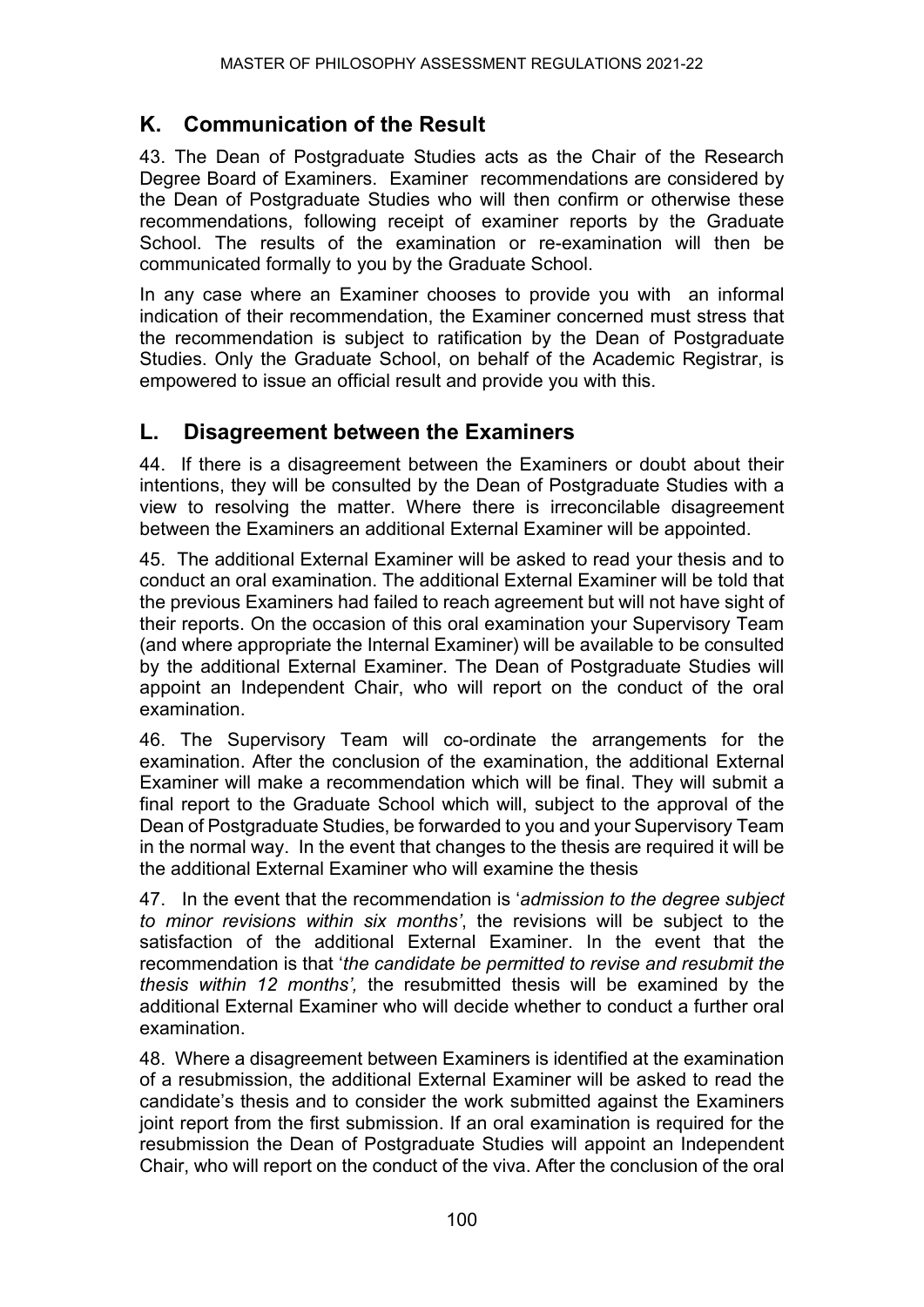examination, the additional External Examiner will make a recommendation which will be final. They will submit a final report which will, subject to the approval of the Dean of Postgraduate Studies, be forwarded to the candidate and the supervisory team in the normal way. In the event that minor textual corrections are required, they will need to be made to the satisfaction of the additional External Examiner.

49. Where you are subject to the procedure set out in Regulations 41 and 42) you will be informed that the Examiners originally appointed have disagreed and that an additional External Examiner will be appointed. You will not be informed as to the nature of the disagreement between the original Examiners and will not be given a copy of their reports. If, however, you subsequently appeal against the final decision in respect of the award of the degree, the report of the original Examiners will form part of the formal record of appeal. You will be informed that an oral examination will be required. After the oral examination, and once a final decision as to the award of the degree has been made in accordance with Regulation 46, the final report of the additional examiner will be made available to you and your Supervisory Team, provided that the additional External Examiner's recommendation has been approved.

#### **M. Provision for an Oral Examination to be Conducted Outside the University**

50. It is expected that all oral examinations will normally take place with both you and your Examiners present at an approved University campus.

51. A video link oral examination may be arranged where either you and/or your Examiners are not able to be present at the University. When conducting an oral examination in this way, the guidelines outlined in the University's [Handbook for Examiners of Research Degrees](https://www.ncl.ac.uk/students/progress/student-resources/PGR/Publications.htm) must be followed to guarantee the integrity of the examination.

52. Your Supervisory Team will normally discuss the oral examination arrangements with you at the point at which your Examiners are nominated. In all cases where the oral examination is conducted via video link or at a location other than an approved University campus, your consent must be obtained. If you choose not to participate in a video link oral examination you should advise your Graduate School and the examination process will be place on hold, until a present in person oral examination is possible

53. A present in person oral examination may be arranged at a location other than an approved University campus, subject to the approval of the Dean of Postgraduate Studies.

54. A member of your Supervisory Team is not normally expected to attend the oral examination (via video link or at a location other than an approved University campus) unless at your request, but is expected to be available to be contacted by the Examiners if required.

### **N. Posthumous Awards**

55. A posthumous degree can be awarded where a deceased student's body of work is sufficient to meet the criteria for the award. To initiate a request for a